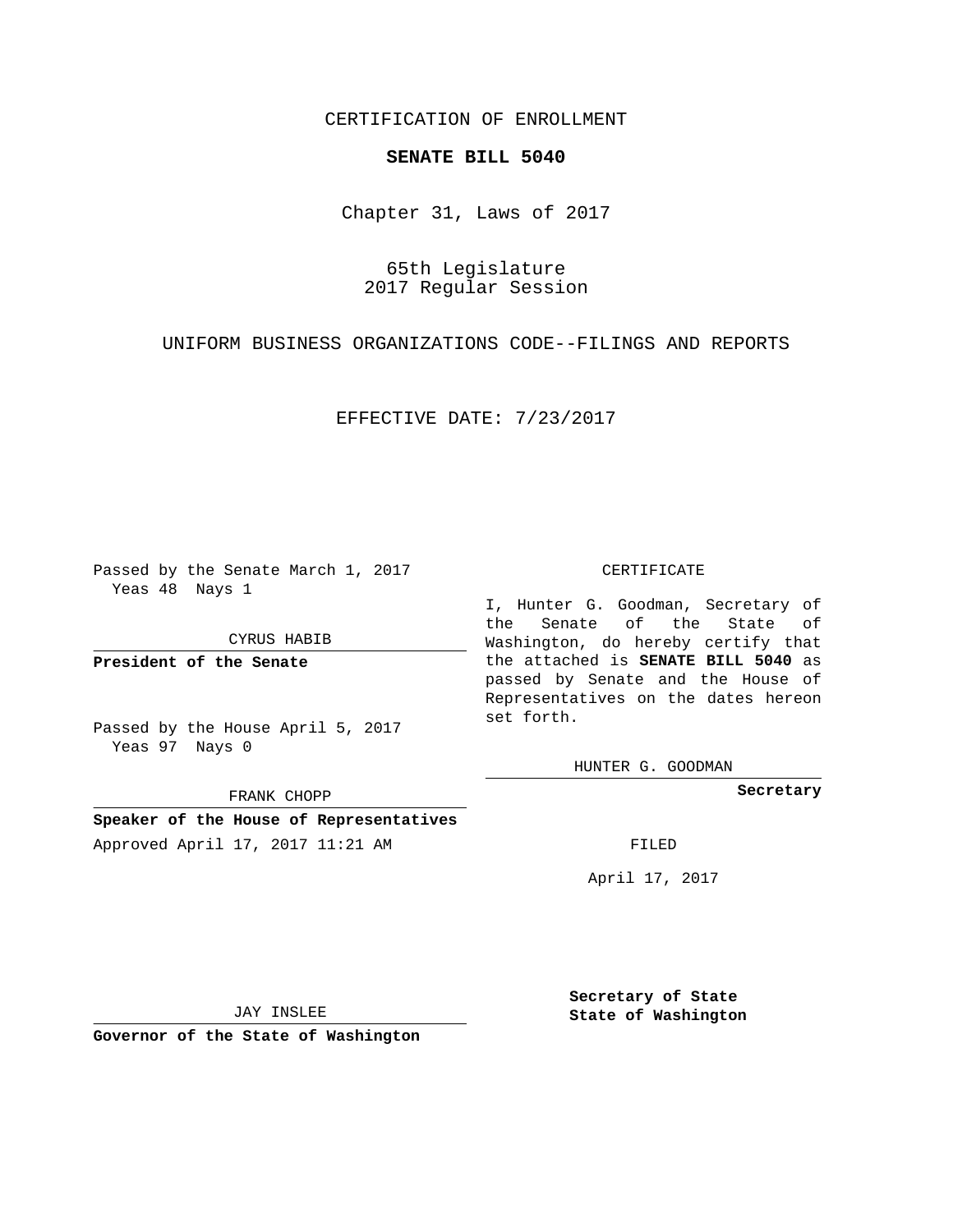## **SENATE BILL 5040**

Passed Legislature - 2017 Regular Session

**State of Washington 65th Legislature 2017 Regular Session By** Senators Pedersen and Padden; by request of Secretary of State Read first time 01/11/17. Referred to Committee on Law & Justice.

1 AN ACT Relating to making revisions to the uniform business 2 organizations code; and amending RCW 23.95.235, 23.95.255, 23.95.530, 23B.01.570, and 25.05.500.3

4 BE IT ENACTED BY THE LEGISLATURE OF THE STATE OF WASHINGTON:

5 **Sec. 1.** RCW 23.95.235 and 2015 c 176 s 1208 are each amended to read as follows:6

7 (1) On request of any person, the secretary of state shall issue 8 a certificate of existence for a domestic entity or a certificate of 9 registration for a registered foreign entity.

10 (2) A certificate under subsection (1) of this section must 11 state:

12 (a) The domestic entity's name or the registered foreign entity's 13 name used in this state;

14 (b) In the case of a domestic entity:

15 (i) That its public organic record has been filed and has taken 16 effect;

17 (ii) The date the public organic record became effective;

18 (iii) The period of the entity's duration if the records of the 19 secretary of state reflect that the entity's period of duration is 20 less than perpetual; and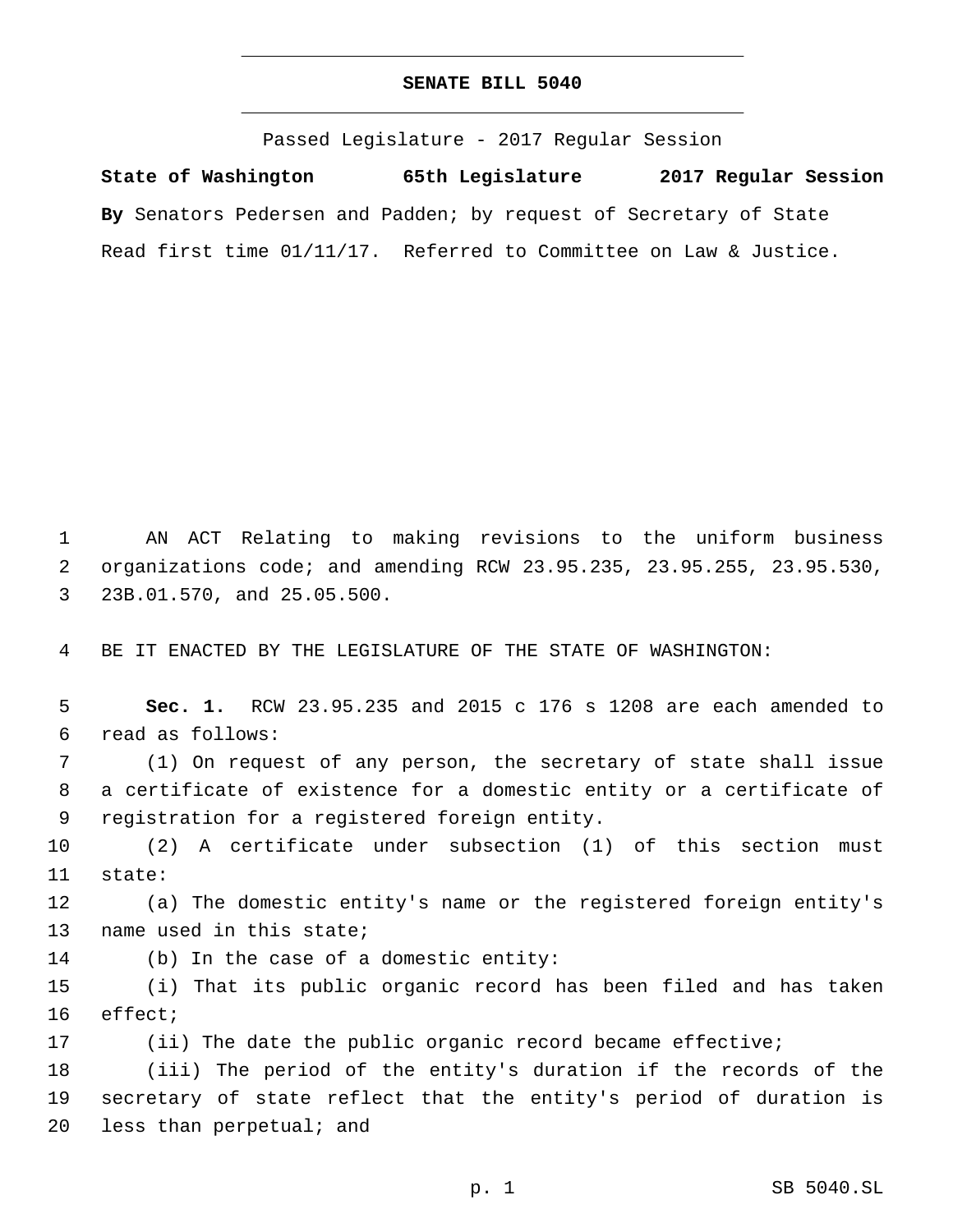(iv) That the records of the secretary of state do not reflect 2 that the entity has been dissolved; 3 (c) In the case of a registered foreign entity( $(\tau)$ ): (i) That it is registered to do business in this state; (ii) The date the foreign entity registered to do business in this state; and (iii) That the records of the secretary of state do not reflect that the foreign entity's registration to do business in the state has been terminated; (d) That all fees, interest, and penalties owed to this state by the domestic or foreign entity and collected through the secretary of 12 state have been paid, if: (i) Payment is reflected in the records of the secretary of 14 state; and (ii) Nonpayment affects the existence or registration of the 16 domestic or foreign entity; (e) That the most recent annual report required by RCW 23.95.255 has been delivered to the secretary of state for filing; (f) That a proceeding is not pending under RCW 23.95.610 as to a domestic entity or under RCW 23.95.550 as to a registered foreign  $entity$ ; and (g) Other facts reflected in the records of the secretary of state pertaining to the domestic or foreign entity which the person 24 requesting the certificate reasonably requests. (3) Subject to any qualification stated in the certificate, a certificate issued by the secretary of state under subsection (1) of this section may be relied upon as conclusive evidence of the facts 28 stated in the certificate, and that as of the date of its issuance: (a) In the case of a domestic entity, it is in existence and duly formed or incorporated, as applicable; and (b) in the case of a foreign entity, it is registered and authorized to do business in 32 this state. (4) The terms "doing business" and "transacting business," and 34 their variants such as "do business" and "transact business," are used interchangeably, and each has the same meaning as the other when used in this title and in Titles 23B, 24, and 25 RCW.

 **Sec. 2.** RCW 23.95.255 and 2015 c 176 s 1212 are each amended to read as follows:38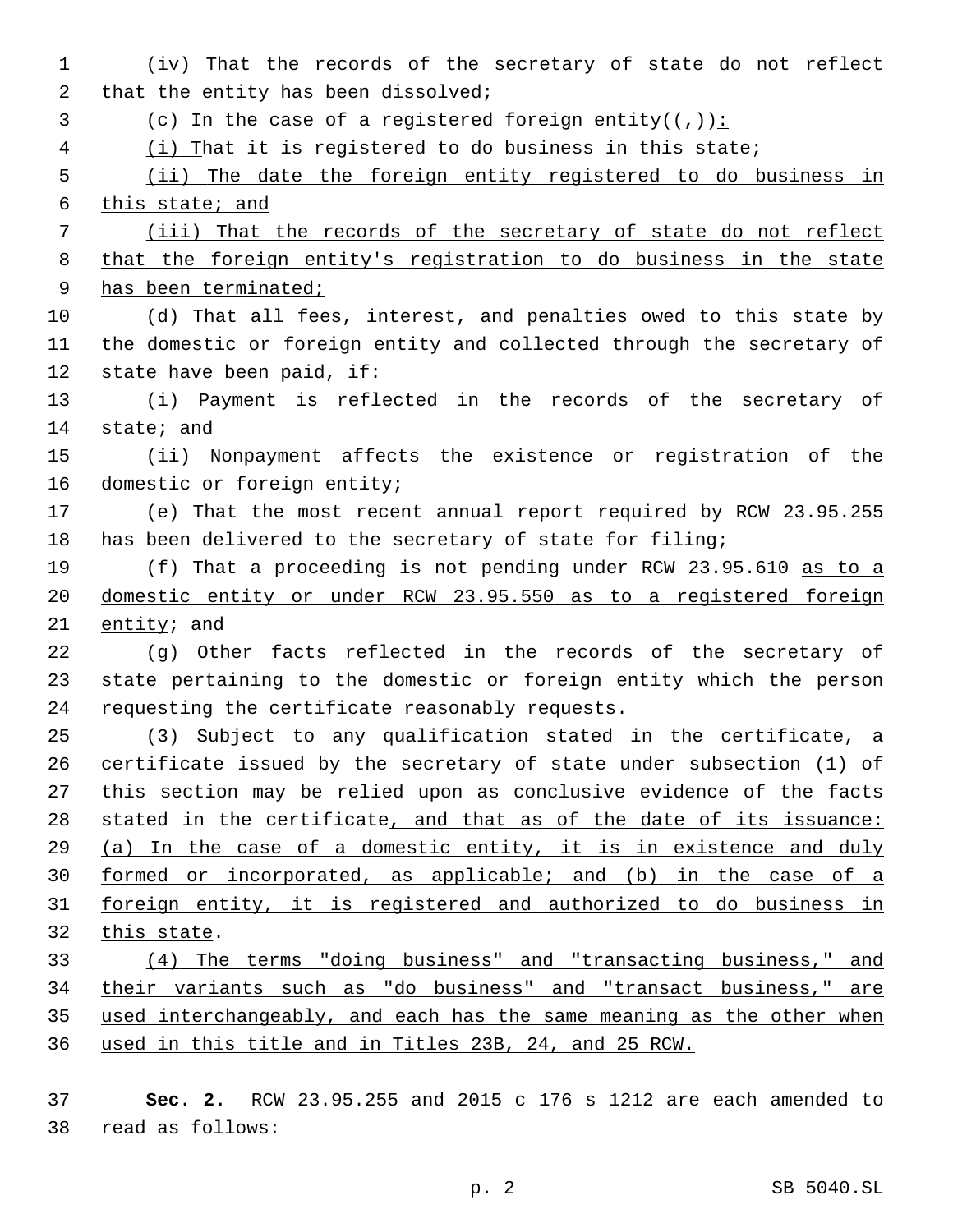(1) A domestic entity other than a limited liability partnership or nonprofit corporation shall, within one hundred twenty days of the date on which its public organic record became effective, deliver to the secretary of state for filing an initial report that states the information required under subsection (2) of this section.

 (2) A domestic entity or registered foreign entity shall deliver to the secretary of state for filing an annual report that states:

(a) The name of the entity and its jurisdiction of formation;

 (b) The name and street and mailing addresses of the entity's 10 registered agent in this state;

 (c) The street and mailing addresses of the entity's principal 12 office;

 (d) In the case of a registered foreign entity, the street and mailing address of the entity's principal office in the state or 15 country under the laws of which it is incorporated;

16 (e) The names of the entity's governors;

 (f) A brief description of the nature of the entity's business; and

19 (g) ((In the case of a business corporation, the names and 20 addresses of the chairperson of its board of directors, if any, president, secretary, and treasurer, or individuals, however 22 designated, performing the functions of such officers; and

23  $+h)$ ) The entity's unified business identifier number.

 (3) Information in an initial or annual report must be current as 25 of the date the report is executed by the entity.

 (4) Annual reports must be delivered to the secretary of state on a date determined by the secretary of state and at such additional 28 times as the entity elects.

 (5) If an initial or annual report does not contain the information required by this section, the secretary of state promptly shall notify the reporting entity in a record and return the report 32 for correction.

 (6) If an initial or annual report contains the name or address of a registered agent that differs from the information shown in the records of the secretary of state immediately before the annual report becomes effective, the differing information in the initial or annual report is considered a statement of change under RCW 38 23.95.430.

 (7) The secretary of state shall send to each domestic entity and registered foreign entity, not less than thirty or more than ninety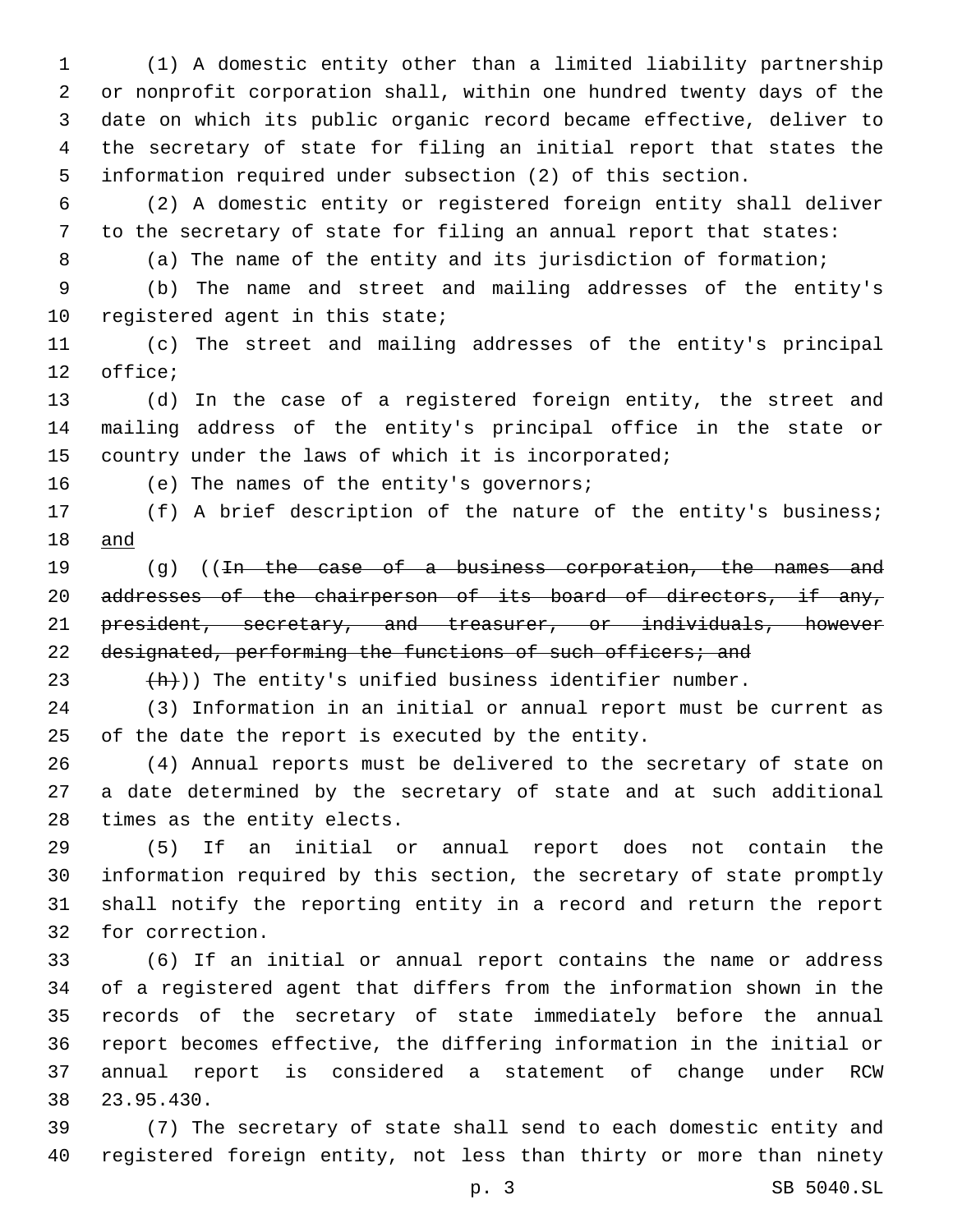days prior to the expiration date of the entity's annual renewal, a notice that the entity's annual report must be filed as required by this chapter and that any applicable annual renewal fee must be paid, and stating that if the entity fails to file its annual report or pay the annual renewal fee it will be administratively dissolved. The 6 notice may be sent by postal or ((electronic mail [email])) email as elected by the entity, addressed to its registered agent within the state, or to an electronic address designated by the entity in a record retained by the secretary of state. Failure of the secretary of state to provide any such notice does not relieve a domestic entity or registered foreign entity from its obligations to file the annual report required by this chapter or to pay any applicable annual renewal fee. The option to receive the notice provided under 14 this section by ((electronic mail [email])) email may be selected only when the secretary of state makes the option available.

 **Sec. 3.** RCW 23.95.530 and 2015 c 176 s 1507 are each amended to 17 read as follows:

 (1) A registered foreign entity may withdraw its registration by delivering a statement of withdrawal to the secretary of state for filing. The statement of withdrawal must be executed by the entity 21 and state:

(a) The name of the entity and its jurisdiction of formation;

 (b) That the entity is not doing business in this state and that 24 it withdraws its registration to do business in this state;

 (c) That the entity revokes the authority of its registered agent 26 to accept service on its behalf in this state; and

 (d) An address to which service of process may be made under 28 subsection (3) of this section.

 (2) For foreign corporations, the statement of withdrawal must be accompanied by a copy of a revenue clearance certificate issued 31 pursuant to RCW 82.32.260.

 (3) After the withdrawal of the registration of an entity, service of process in any action or proceeding based on a cause of action arising during the time the entity was registered to do business in this state may be made pursuant to RCW 23.95.450.

 **Sec. 4.** RCW 23B.01.570 and 2015 c 176 s 2111 are each amended to 37 read as follows: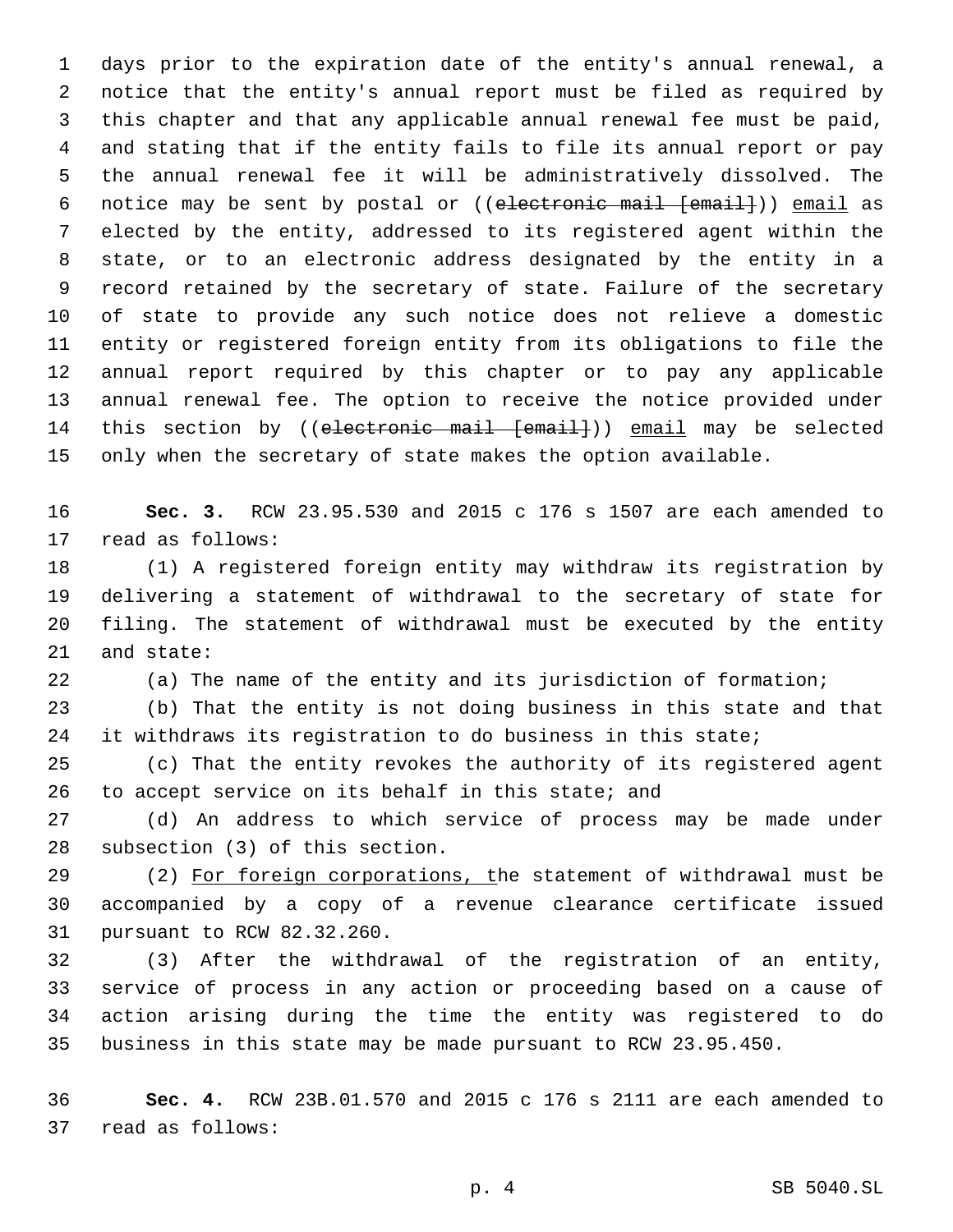1 In the event any <u>domestic</u> corporation( $(\frac{1}{f} + 6r\epsilon + \epsilon + \epsilon)$ ) for  $\epsilon$  fails to file a full and complete initial report under RCW 23.95.255, 3 or in the event any corporation, foreign or domestic, does business in this state without having paid its annual corporate license fee and without having filed a substantially complete annual report under RCW 23.95.255 when either is due, there shall become due and owing the state of Washington a penalty as established by rule by the 8 secretary under RCW 23.95.260.

 A corporation organized under this title may at any time prior to its dissolution as provided in Article 6 of chapter 23.95 RCW, and a foreign corporation registered to do business in this state may at any time prior to the termination of its registration as provided in RCW 23.95.550, pay to the state of Washington its current annual license fee, provided it also pays an amount equal to all previously unpaid annual license fees plus the penalty established by rule by 16 the secretary under RCW 23.95.260.

 **Sec. 5.** RCW 25.05.500 and 2015 c 176 s 5108 are each amended to 18 read as follows:

 (1) A partnership which is not a limited liability partnership on June 11, 1998, may become a limited liability partnership upon the approval of the terms and conditions upon which it becomes a limited liability partnership by the vote necessary to amend the partnership agreement except, in the case of a partnership agreement that expressly considers obligations to contribute to the partnership, the vote necessary to amend those provisions, and by delivering to the secretary of state for filing the applications required by subsection (2) of this section. A partnership which is a limited liability partnership on June 11, 1998, continues as a limited liability 29 partnership under this chapter.

 (2)(a) To become and to continue as a limited liability partnership, a partnership must deliver to the secretary of state for filing an application stating the name of the partnership; the address of its principal office; the name and address of a registered agent for service of process in this state which the partnership will be required to continuously maintain in accordance with Article 4 of chapter 23.95 RCW; the number of partners; a brief statement of the business in which the partnership engages; any other matters that the partnership determines to include; and that the partnership thereby applies for status as a limited liability partnership.

p. 5 SB 5040.SL